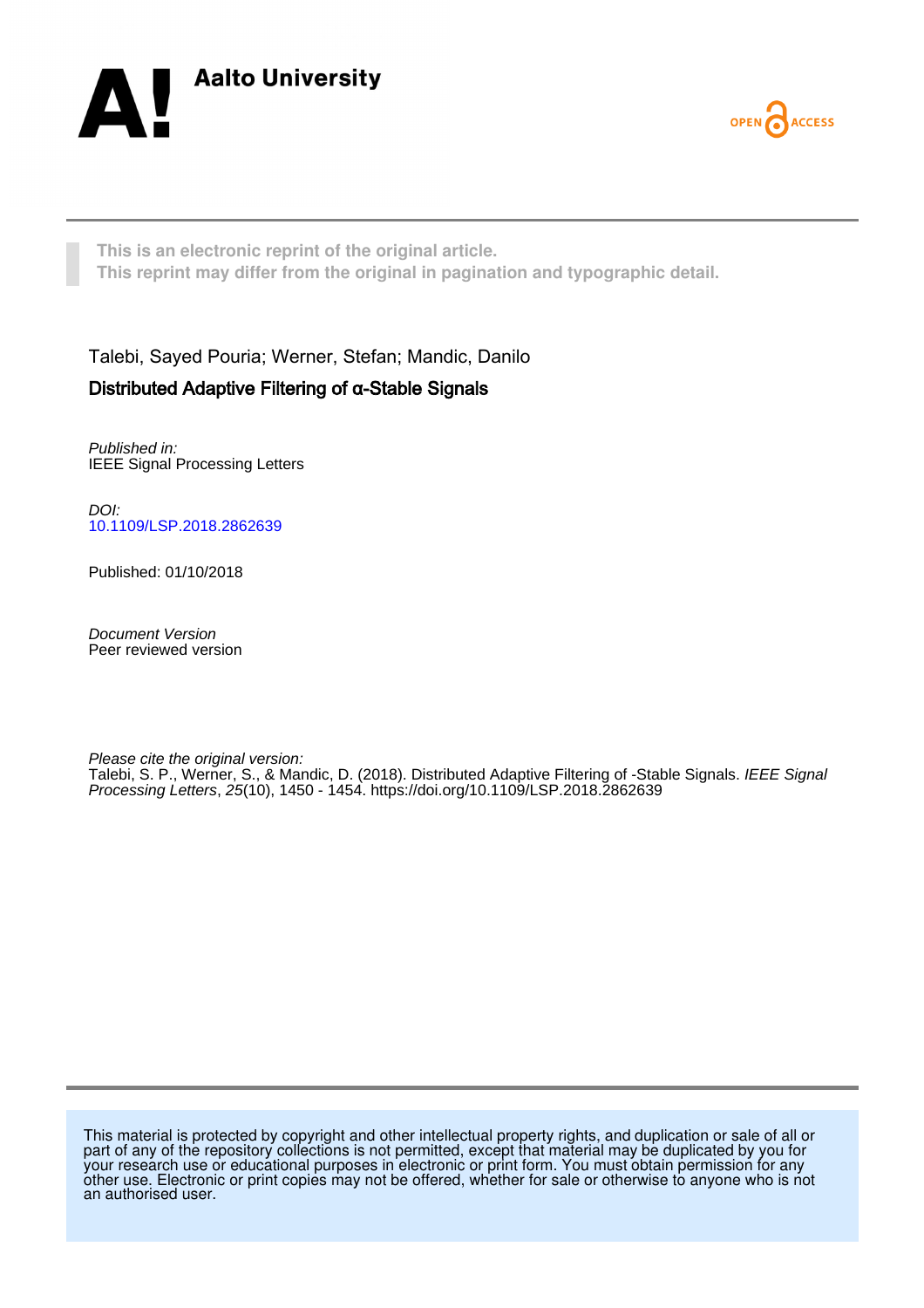# Distributed Adaptive Filtering of  $\alpha$ -Stable Signals

Sayed Pouria Talebi, Stefan Werner, and Danilo P. Mandic

*Abstract*—A cost-effective framework for distributed adaptive filtering of  $\alpha$ -stable signals over sensor networks is proposed. First, the filtering paradigm of  $\alpha$ -stable signals through multiple observations made over a network of sensors is revisited and an optimal solution is formulated. Then, an adaptive gradient descent based algorithm for distributed real-time filtering of  $\alpha$ stable signals via multi-agent networks is derived. This not only provides an approximation of the formulated optimal solution, but also a cost-effective algorithm which scales with the size of the network. Moreover, performance of the derived algorithm is analyzed and convergence conditions are established.

*Index Terms*—Sensor networks, distributed adaptive filtering, consensus fusion, fractional differential,  $\alpha$ -stable random signals.

## I. INTRODUCTION

Most signal processing and machine learning approaches, assume a Gaussian model for the signal, as this often leads to mathematically tractable and computationally efficient solutions. However, in an increasing number of modern applications, the encountered signals exhibit sharp spikes, resulting in distributions that decay slower than the Gaussian case [1]–[8]. For modeling such signals,  $\alpha$ -stable random processes have proven to be advantageous [3,6,7].

A general closed-form expression for the probability distribution function of the entire class of  $\alpha$ -stable random vectors does not exist. However, the class of real-valued  $\alpha$ -stable random vectors with elliptically symmetric distributions, referred to as S $\alpha$ S, admit characteristic function of the form [1,9]

$$
\Phi_{\mathbf{Z}}(\mathbf{s}) = \mathbb{E}\left\{e^{i\mathbf{s}^{\mathsf{T}}\mathbf{z}}\right\} = e^{i\mathbf{s}^{\mathsf{T}}\boldsymbol{\xi}}e^{-\left(\frac{1}{2}\mathbf{s}^{\mathsf{T}}\boldsymbol{\Gamma}_{\mathbf{z}}\mathbf{s}\right)^{\frac{\alpha}{2}}}
$$
(1)

where  $i^2 = -1$ , while  $(\cdot)^T$  and  $\mathbb{E} {\{\cdot\}}$  denote the transpose and statistical expectation operators, with  $\Phi_{Z}(\cdot)$  denoting the characteristic function of the random vector *Z*, and the positive semi-definite covariation matrix  $\Gamma_z$  determining the elliptical shape of the distribution of **Z** which is centered at  $\xi$ . The characteristic exponent  $\alpha \in (0, 2]$  in (1) specifies tail heaviness of the density function [1,3]. A small value of  $\alpha$  indicates severe impulsiveness, resulting in heavier tails, while a value close to 2 indicates a more Gaussian type behavior. Indeed when  $\alpha = 2$ , random vector **Z** has a Gaussian distribution with covariance matrix  $\Gamma_z$  and mean vector  $\xi$ .

In addition to their trade-mark stability property [6],  $S \alpha S$ random processes also admit a generalized version of the central limit theorem [2], which makes them attractive for modeling a large variety of signals. However, with the exception of the Gaussian case,  $S \alpha S$  random processes only have finite statistical moments of orders strictly less than  $\alpha$  [2]–[4]. Therefore, in filtering applications it is implicitly implied that  $\alpha \in (1, 2]$ , to ensure that finite conditional expectations do exist. Indeed, we limit our study to real-valued  $S\alpha S$  processes with  $\alpha \in (1, 2]$ , where the mean vector corresponds to  $\xi$  in (1).

Since out of the entire class of S $\alpha$ S random variables only the Gaussian case has well-defined variance and higher-order statistical moments, filtering techniques based on minimizing the second-order moment of an error measure, such as the least mean square (LMS), do not perform well when applied to the generality of S $\alpha$ S random processes [10]–[13]. The distributed particle filter in [13] addresses this issue; however, the solution is too cumbersome for many filtering applications. Although a number of gradient based techniques for filtering  $S \alpha S$  signals have been proposed [11,14,15], a distributed approach suitable for implementation over a large-scale sensor network accompanied with a rigorous convergence and stability analysis is still lacking.

In recent years, fractional-order calculus is experiencing a renaissance, finding applications in statistics and control [16]– [18], where they have been used to derive fractional-order statistical moments and describe complex physical systems. However, the potential of fractional-order calculus in adaptive learning remains largely untapped.

In light of the advantages that distributed learning techniques offer [19]–[25], this work introduces a class of practical distributed adaptive filtering solutions for  $S \alpha S$  signals. To this end, based on the characteristic function in (1), an optimal solution to such a problem is formulated. However, calculation of such a solution requires knowledge of the signal statistics and is impractical for implementation over large-scale networks. Therefore, an adaptive filtering algorithm, where agents of the network collectively minimize the fractional square of an error measure in a gradient descent manner using fractionalorder differentials is derived. Moreover, performance of the so derived algorithm is analyzed and convergence criteria are established. Finally, the introduced concept is validated through a simulation example.

*Mathematical Notations*: Scalars, column vectors, and matrices are denoted respectively by lowercase, bold lowercase, and bold uppercase letters. Multi-variate random processes are represented by uppercase bold Italic letters. The transpose and statistical expectation operators are denoted by  $(\cdot)^{\mathsf{T}}$  and  $\mathbb{E}\{\cdot\}$ , while  $\otimes$  denotes the Kronecker product. Finally,  $(\cdot)^{\langle \tau \rangle}$ denotes the element wise implementation of the function  $f(z) = |z|^{\tau}$ sign(z), with sign(·) denoting the sign function.

Sayed Pouria Talebi is with The Department of Signal Processing and Acoustics, Aalto University, Espoo FI-02150 Finland, E-mail: pouria.talebi@aalto.fi. Stefan Werner is with The Department of Electronic Systems, Norwegian University of Science and Technology, Trondheim NO-7491 Norway, E-mail: stefan.werner@ntnu.no. Danilo P. Mandic is with The Department of Electrical and Electronic Engineering, Imperial College London, London SW7 2AZ, U.K. E-mail: d.mandic@imperial.ac.uk. The work of Sayed Pouria Talebi and Stefan Werner was supported in part by Academy of Finland under Grant 296849.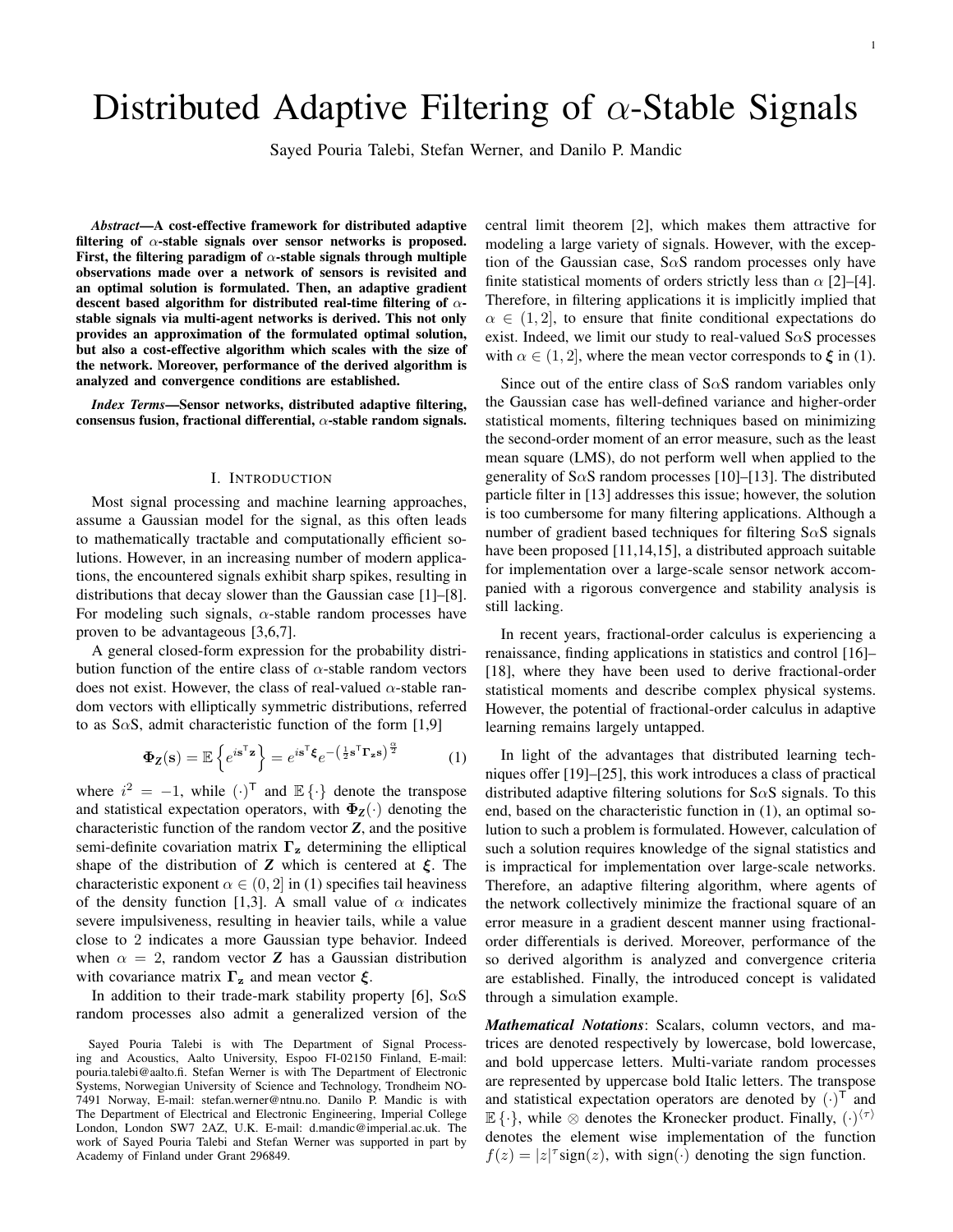# II. PROBLEM FORMULATION

We consider the classical distributed filtering problem [23, 26]–[29] from the more general perspective of S $\alpha$ S random signals. This includes Gaussian random signals as a special case, for which  $\alpha = 2$ .

### *A. The Network*

The sensor network is modeled as a connected graph  $\mathcal{G} = \{ \mathcal{N}, \mathcal{E} \}$ , where the node set N represents agents of the sensor network, while the edge set  $\mathcal E$  represents bidirectional communication links between agents of the sensor network. The neighborhood of a node, l, is denoted by  $\mathcal{N}_l$  and is defined as the set of nodes that are connected to node  $l$ , including itself. The number of nodes in the set  $\mathcal{N}_l$ , i.e., its cardinality, is denoted by  $|\mathcal{N}_l|$ , with  $|\mathcal{N}|$  denoting the total number of nodes in the network.

#### *B. The Filtering Problem*

The aim is collaborative estimation of a parameter matrix, H, through observations made via sensors of the network. The observations and desired parameter vector are interrelated as

$$
\forall l \in \mathcal{N}: \mathbf{y}_{l,n} = \mathbf{Hx}_{l,n} + \mathbf{w}_{l,n}
$$
 (2)

where, for node l and time instant n,  $y_{l,n}$  and  $w_{l,n}$  denote the observation and background noise vectors, with  $x_{l,n}$  representing the regression vector used to identify the system. The regression vectors  $\{x_{l,n} : \forall l \in \mathcal{N}\}\$  and background noise vectors  $\{w_{l,n} : \forall l \in \mathcal{N}\}\$ are assumed to be temporally and spatially independent white zero-mean  $S \alpha S$  random sequences.<sup>1</sup>

# III. OPTIMAL SOLUTION

In order to derive an optimal solution to the proposed filtering problem, the parameter matrix,  $H$ , is first formulated in terms of the regression and observation vector statistics. To this end, the observation, regression, and background noise vectors are organized into the column vectors

$$
\mathbf{y}_{n} = [\mathbf{y}_{1,n}^{T}, \dots, \mathbf{y}_{|\mathcal{N}|,n}^{T}]^{T}
$$
  
\n
$$
\mathbf{x}_{n} = [\mathbf{x}_{1,n}^{T}, \dots, \mathbf{x}_{|\mathcal{N}|,n}^{T}]^{T}
$$
  
\n
$$
\mathbf{w}_{n} = [\mathbf{w}_{1,n}^{T}, \dots, \mathbf{w}_{|\mathcal{N}|,n}^{T}]^{T}
$$
\n(3)

which allows the expression in (2) to be formulated from a network-wide perspective as

$$
\mathbf{y}_n = (\mathcal{I} \otimes \mathbf{H}) \mathbf{x}_n + \mathbf{w}_n \tag{4}
$$

where  $\mathcal I$  is an  $|\mathcal N| \times |\mathcal N|$  identity matrix.

Now, from (1) the joint characteristic function of  $y_n$  and  $\mathbf{x}_n$  can be expressed as

$$
\Phi_{Y,X}(\mathbf{s}_y, \mathbf{s}_x) = \mathbb{E}\left\{e^{i\left(\mathbf{s}_y^{\mathsf{T}}\mathbf{y}_n + \mathbf{s}_x^{\mathsf{T}}\mathbf{x}_n\right)}\right\}
$$
\n
$$
= \mathbb{E}\left\{e^{i\left(\mathbf{s}_y^{\mathsf{T}}(\mathcal{I}\otimes\mathbf{H}) + \mathbf{s}_x^{\mathsf{T}}\right)\mathbf{x}_n}e^{i\mathbf{s}_y^{\mathsf{T}}\mathbf{w}_n}\right\}
$$
\n
$$
= \Phi_X\left((\mathcal{I}\otimes\mathbf{H}^{\mathsf{T}})\mathbf{s}_y + \mathbf{s}_x\right)\Phi_W(\mathbf{s}_y).
$$
\n(5)

<sup>1</sup>The assumptions on temporal and spatial independence are congruent with the seminal work in [23,29]. In addition, without loss of generality, we assume that  $\Gamma_w$ , statistic of the system zero input response, is known. In essence, the classical distributed filtering problem (see [23,26]–[29]) is generalized to an S $\alpha$ S setting.

On the other hand, considering the general characteristic function of S $\alpha$ S random processes in (1) we have

$$
\Phi_X\left((\mathcal{I}\otimes \mathbf{H}^\mathsf{T})\mathbf{s}_\mathbf{y} + \mathbf{s}_\mathbf{x}\right) = e^{-\left(\frac{1}{2}\mathbf{\Theta}_\mathbf{x}(\mathbf{s}_y,\mathbf{s}_x)\right)^{\frac{\alpha}{2}}}\tag{6}
$$

where

$$
\Theta_{\mathbf{x}}(\mathbf{s}_y, \mathbf{s}_x) = \mathbf{s}_{\mathbf{y}}^{\mathsf{T}}(\mathcal{I} \otimes \mathbf{H})\Gamma_{\mathbf{x}}(\mathcal{I} \otimes \mathbf{H}^{\mathsf{T}})\mathbf{s}_{\mathbf{y}} + \mathbf{s}_{\mathbf{x}}^{\mathsf{T}}\Gamma_{\mathbf{x}}\mathbf{s}_{\mathbf{x}} \qquad (7) \\ + \mathbf{s}_{\mathbf{y}}^{\mathsf{T}}(\mathcal{I} \otimes \mathbf{H})\Gamma_{\mathbf{x}}\mathbf{s}_{\mathbf{x}} + \mathbf{s}_{\mathbf{x}}^{\mathsf{T}}\Gamma_{\mathbf{x}}(\mathcal{I} \otimes \mathbf{H}^{\mathsf{T}})\mathbf{s}_{\mathbf{y}}.
$$

In a similar fashion, we have

$$
\Phi_{W}(\mathbf{s}_{\mathbf{y}}) = e^{-\left(\frac{1}{2}\Theta_{\mathbf{w}}(\mathbf{s}_{y})\right)^{\frac{\alpha}{2}}} \quad \text{with} \quad \Theta_{\mathbf{w}}(\mathbf{s}_{y}) = \mathbf{s}_{\mathbf{y}}^{\mathsf{T}} \mathbf{\Gamma}_{\mathbf{W}} \mathbf{s}_{\mathbf{y}}. \tag{8}
$$

From the expressions in (5)-(8),  $\Phi_{Y,X}(\mathbf{s}_y, \mathbf{s}_x)$  can be formulated as

$$
\Phi_{Y,X}(\mathbf{s}_y,\mathbf{s}_x) = e^{-\left(\frac{1}{2}\Theta_{\mathbf{y},\mathbf{x}}(\mathbf{s}_y,\mathbf{s}_x)\right)^{\frac{\alpha}{2}}}
$$
(9)

with  $\Theta_{\mathbf{y},\mathbf{x}}^{\frac{\alpha}{2}}(\mathbf{s}_y,\mathbf{s}_x)=\Theta_{\mathbf{x}}^{\frac{\alpha}{2}}(\mathbf{s}_y,\mathbf{s}_x)+\Theta_{\mathbf{w}}^{\frac{\alpha}{2}}(\mathbf{s}_y)$  and

$$
\Theta_{\mathbf{x}}(\mathbf{s}_y, \mathbf{s}_x) = \begin{bmatrix} \mathbf{s}_y^{\mathsf{T}} & \mathbf{s}_x^{\mathsf{T}} \end{bmatrix} \begin{bmatrix} \mathbf{\Gamma}_\mathbf{y} & \mathbf{\Gamma}_{\mathbf{y}\mathbf{x}} \\ \mathbf{\Gamma}_{\mathbf{x}\mathbf{y}} & \mathbf{\Gamma}_{\mathbf{x}} \end{bmatrix} \begin{bmatrix} \mathbf{s}_\mathbf{y} \\ \mathbf{s}_\mathbf{x} \end{bmatrix}
$$

where  $\Gamma_{y} = (\mathcal{I} \otimes \mathbf{H}) \Gamma_{x} (\mathcal{I} \otimes \mathbf{H})^{\mathsf{T}}$ ,  $\Gamma_{xy} = \Gamma_{x} (\mathcal{I} \otimes \mathbf{H})^{\mathsf{T}}$ , and  $\Gamma_{\mathbf{y}\mathbf{x}} = (\mathcal{I} \otimes \mathbf{H})\Gamma_{\mathbf{x}}$ . Therefore, it can be shown that

$$
(\mathcal{I} \otimes \mathbf{H}) = \Gamma_{\mathbf{y} \mathbf{x}} \Gamma_{\mathbf{x}}^{-1}.
$$
 (10)

The temporal and spatial independent assumption of the regression and background noise sequences leads to  $\Gamma_{vx}$  and Γ<sup>x</sup> being block diagonal matrices so that

$$
\begin{aligned} \n\Gamma_{\mathbf{y}\mathbf{x}} &= \text{block-diag}\{\Gamma_{\mathbf{y}_l\mathbf{x}_l} : \forall l \in \mathcal{N}\} \\ \n\Gamma_{\mathbf{x}} &= \text{block-diag}\{\Gamma_{\mathbf{x}_l} : \forall l \in \mathcal{N}\}. \n\end{aligned} \tag{11}
$$

Finally, upon replacing (11) into (10) and summing the block diagonal elements we have

$$
\mathbf{H} = \frac{1}{|\mathcal{N}|} \sum_{\forall l \in \mathcal{N}} \mathbf{\Gamma}_{\mathbf{y}_l \mathbf{x}_l} \mathbf{\Gamma}_{\mathbf{x}_l}^{-1}.
$$
 (12)

Akin to what was performed in [13], sufficient statistics for calculating the solution in (12) can be found from empirical estimates of characteristic functions of the regression and observation vectors. Thus the expression in (12) is considered as the optimal solution to the defined filtering problem. However, this approach is neither cost-effective nor is it suitable for implementation over a network. To this end, an adaptive gradient descent based technique is next developed.

## IV. DISTRIBUTED ADAPTIVE APPROACH

Consider  $\hat{\mathbf{y}}_{l,n}$ , the estimate of  $\mathbf{y}_{l,n}$ , obtained through the strictly linear filter

$$
\hat{\mathbf{y}}_{l,n} = \hat{\mathbf{H}}_n \mathbf{x}_{l,n} \tag{13}
$$

where  $\hat{H}_n$  is the estimate of desired parameter matrix H at time instant *n*. The estimates  $\{\hat{H}_n : n = 1, 2, ...\}$  are selected to iteratively minimize expected value of the cost function

$$
\mathcal{J}_n = \frac{1}{|\mathcal{N}|} \sum_{\forall l \in \mathcal{N}} \boldsymbol{\epsilon}_{l,n}^{\mathsf{T}} \boldsymbol{\epsilon}_{l,n}^{\langle \alpha' - 1 \rangle} \text{ with } \boldsymbol{\epsilon}_{l,n} = \mathbf{y}_{l,n} - \hat{\mathbf{y}}_{l,n} \quad (14)
$$

where  $1 < \alpha' < \alpha$ .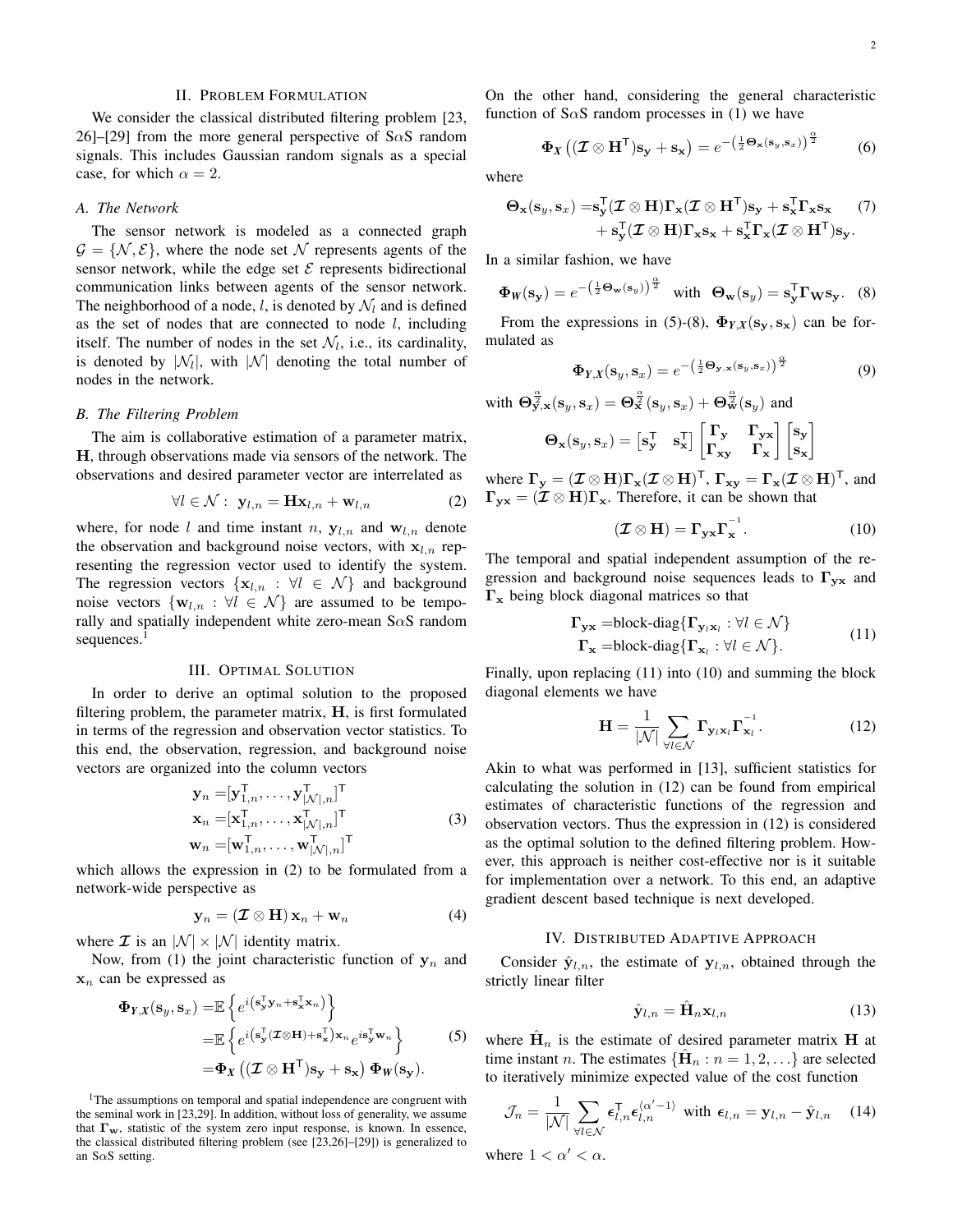*Remark* 1. The fractional order of " $\alpha'$  –1" ensures that the cost function,  $\mathcal{J}_n$ , retains a convex shape. This also ensures that the terms  $\forall l \in \mathcal{N} : \epsilon_{l,n}^T \epsilon_{l,n}^{(\alpha'-1)}$  have finite statistical expectations.

At each time instant, the estimate of the parameter matrix is updated in a steepest descent manner expressed as

$$
\hat{\mathbf{H}}_{n+1} = \hat{\mathbf{H}}_n - \eta \nabla^{\alpha'-1} \mathcal{J}_n \tag{15}
$$

where  $\eta$  is a positive real-valued gain and  $\nabla^{\alpha'-1}$  denotes the  $(\alpha' - 1)$ -order gradient operator.<sup>2</sup> Adopting the framework introduced in [30,31] for calculating fractional differentials, the update term in (15) yields

$$
\hat{\mathbf{H}}_{n+1} = \hat{\mathbf{H}}_n + \eta \sum_{\forall l \in \mathcal{N}} \epsilon_{l,n} \left( \mathbf{x}_{l,n}^{\langle \alpha' - 1 \rangle} \right)^{\mathsf{T}} = \frac{1}{|\mathcal{N}|} \sum_{\forall l \in \mathcal{N}} \Phi_{l,n} \text{ (16)}
$$

where constant multiplicative terms are absorbed into  $\eta$ , while

$$
\mathbf{\Phi}_{l,n} = \hat{\mathbf{H}}_n + \mu \boldsymbol{\epsilon}_{l,n} \left( \mathbf{x}_{l,n}^{\langle \alpha'-1 \rangle} \right)^{\mathsf{T}}
$$
(17)

represents the intermediate estimate of  $H$  at time instant  $n$  at node l, whereas  $\mu = \eta/|\mathcal{N}|$  is an adaptation gain.

The average in (16) can be calculated in a distributed manner using an average consensus filter (ACF) [32,33]. In the context of this work, the state of the ACF after  $\kappa$  iterations is expressed as

$$
\mathbf{F}_{i,(\kappa)} = \mathbf{F}_{i,(\kappa-1)} + \sum_{\forall j \in \mathcal{N}_i} m_{i,j} \left( \mathbf{F}_{j,(\kappa-1)} - \mathbf{F}_{i,(\kappa-1)} \right) \tag{18}
$$

where  $\mathbf{F}_{i,(\kappa)}$  is the state of the filter at node i after  $\kappa$  iterations and  $m_{i,j}$  denotes a positive real-valued weight. This can be expressed in a more mathematically convenient fashion as

$$
\boldsymbol{\mathcal{F}}_{(\kappa)} = (\boldsymbol{\mathcal{M}} \otimes \mathbf{I}) \boldsymbol{\mathcal{F}}_{(\kappa-1)} = (\boldsymbol{\mathcal{M}}^{\kappa} \otimes \mathbf{I}) \boldsymbol{\mathcal{F}}_{(0)} \qquad (19)
$$

where  $\mathcal{F}_{(\kappa)} = [\mathbf{F}_{1,(\kappa)}^{\mathsf{T}}, \dots, \mathbf{F}_{|\mathcal{N}|,(\kappa)}^{\mathsf{T}}]^{\mathsf{T}}$ , whereas **I** is an identity matrix of appropriate size, while the element on the  $i<sup>th</sup>$  row and  $j^{\text{th}}$  column of  $\boldsymbol{\mathcal{M}}$  is selected so that

$$
\mathcal{M}_{i,j} = \begin{cases} 1 + m_{i,i} - \sum_{\forall l \in \mathcal{N}_i} m_{i,l} & \text{if } i = j, \\ m_{i,j} & \text{if } i \in \mathcal{N}_j \backslash j \\ 0 & \text{otherwise.} \end{cases}
$$

Furthermore, assuming the weights are selected so that  $\mathcal M$  is also doubly stochastic and meets the conditions in [32], from the work in [32,33], we have

$$
\lim_{\kappa \to \infty} \mathbf{F}_{i, (\kappa)} = \frac{1}{|\mathcal{N}|} \sum_{\forall j \in \mathcal{N}} \mathbf{F}_{j, (0)} \tag{20}
$$

which is the ACF required to calculate the averages in (16). The operation of the ACF at node i after  $\kappa$  iterations is represented via the following schematic

$$
\mathbf{F}_{i,(k)} \leftarrow \boxed{\text{ACF}} \leftarrow \{\forall j \in \mathcal{N} : \mathbf{F}_{j,(0)}\}.
$$

The ACF described in (18)-(20) allows the update operation in (16) to be performed in a distributed manner. The operations of such a distributed fractional least mean square (DFLMS) filter are summarized in Algorithm 1, where  $\hat{\mathbf{H}}_{l,n}$  denotes the estimate of  $H$  obtained at time instant  $n$  at node  $l$ . For the case of  $\alpha = 2$ , as  $\alpha' \rightarrow 2$ ; then, the proposed DFLMS (Algorithm 1) simplifies into the distributed least mean square (DLMS) in [34,35].

| Algorithm 1. Distributed Fractional Least Mean Square |  |
|-------------------------------------------------------|--|
| For nodes $l = \{1, \ldots,  \mathcal{N} \}$ :        |  |
| $\blacksquare$ . $\blacksquare$ . $\blacksquare$      |  |

*Estimate Filter Output & Error Term*:

$$
\hat{\mathbf{y}}_{l,n} = \hat{\mathbf{H}}_{l,n} \mathbf{x}_{l,n} \tag{21}
$$

$$
\epsilon_{l,n} = \mathbf{y}_{l,n} - \hat{\mathbf{y}}_{l,n} \tag{22}
$$

*Perform Local Update*:

$$
\Phi_{l,n} = \hat{\mathbf{H}}_{l,n} + \mu \epsilon_{l,n} \left( \mathbf{x}_{l,n}^{\langle \alpha' - 1 \rangle} \right)^{\mathsf{T}}
$$
(23)

*Perform Consensus Update*:

$$
\hat{\mathbf{H}}_{l,n+1} \leftarrow \overline{\mathbf{ACF}} \leftarrow \{ \forall i \in \mathcal{N} : \Phi_{i,n} \}
$$
 (24)

V. CONVERGENCE AND STABILITY ANALYSIS

From the error term defined in (14) we have

$$
\epsilon_{l,n} = \mathbf{y}_{l,n} - \hat{\mathbf{y}}_{l,n} = \underbrace{\left(\mathbf{H} - \hat{\mathbf{H}}_{l,n}\right)}_{\mathbf{\Upsilon}_{l,n}} \mathbf{x}_{l,n} + \mathbf{w}_{l,n}.
$$
 (25)

Now, substitution of  $\epsilon_{l,n}$  from (25) into (23) yields

$$
\Phi_{l,n} = \hat{\mathbf{H}}_{l,n} + \mu \Upsilon_{l,n} \mathbf{x}_{l,n} \left( \mathbf{x}_{l,n}^{\langle \alpha'-1 \rangle} \right)^{\mathsf{T}} + \mu \mathbf{w}_{l,n} \left( \mathbf{x}_{l,n}^{\langle \alpha'-1 \rangle} \right)^{\mathsf{T}} .
$$
\n(26)

Subsequently, considering  $\Phi_{l,n}$  in the formulation in (26) gives

$$
\mathbf{H} - \mathbf{\Phi}_{l,n} = \mathbf{\hat{Y}}_{l,n} \left( \mathbf{I} - \mu \mathbf{x}_{l,n} \left( \mathbf{x}_{l,n}^{\langle \alpha' - 1 \rangle} \right)^{\mathsf{T}} \right) - \mu \mathbf{w}_{l,n} \left( \mathbf{x}_{l,n}^{\langle \alpha' - 1 \rangle} \right)^{\mathsf{T}}.
$$
 (27)

From (24) and (27), the error of the estimated parameter matrix can be expressed in a regressive fashion as

$$
\Upsilon_{l,n+1} \leftarrow \boxed{\text{ACF}} \leftarrow \{ \forall i \in \mathcal{N} : \mathbf{H} - \Phi_{i,n} \}. \tag{28}
$$

Replacing the expression in (19) as the ACF in (28) yields

$$
\mathcal{E}_{n+1} = \mathcal{A}_n \mathcal{E}_n - \mu \left( \mathcal{M}^\kappa \otimes \mathbf{I} \right) \mathcal{Q}_n \tag{29}
$$

where  $\mathcal{A}_n = (\mathcal{M}^{\kappa} \otimes I) (\mathcal{I} \otimes I - \mu \mathcal{X}_n)$ , while

$$
\mathcal{E}_n = [\Upsilon_{1,n}, \dots, \Upsilon_{|\mathcal{N}|,n}]^\mathsf{T}
$$
  
\n
$$
\mathcal{X}_n = \text{block-diag}\{\mathbf{x}_{l,n}^{\langle \alpha, -1 \rangle} \mathbf{x}_{l,n}^\mathsf{T} : \forall l \in \mathcal{N}\}
$$
  
\n
$$
\mathcal{Q}_n = [\mathbf{Q}_{l,n}^\mathsf{T}, \dots, \mathbf{Q}_{|\mathcal{N}|,n}^\mathsf{T}]^\mathsf{T} \text{ with } \mathbf{Q}_{l,n} = \mathbf{x}_{l,n}^{\langle \alpha' - 1 \rangle} \mathbf{w}_{l,n}^\mathsf{T}.
$$

Alternatively, (29) can be formulated as

$$
\text{vec}(\mathcal{E}_{n+1}) = (\mathbf{I} \otimes \mathcal{A}_n) \text{vec}(\mathcal{E}_n) - \mu \text{vec}((\mathcal{M}^{\kappa} \otimes \mathbf{I}) \mathcal{Q}_n)
$$
(30)

where  $vec(\cdot)$  transforms a matrix into a column vector by stacking its columns.<sup>3</sup>

<sup>2</sup>For more information on application of fractional differentials, the reader is referred to [16]–[18,30,31].

<sup>&</sup>lt;sup>3</sup>The effect of network topology and selection of ACF parameters, i.e., number of iterations and weights, on the estimation error dynamics are indicated by  $\mathcal{M}^{\kappa}$ .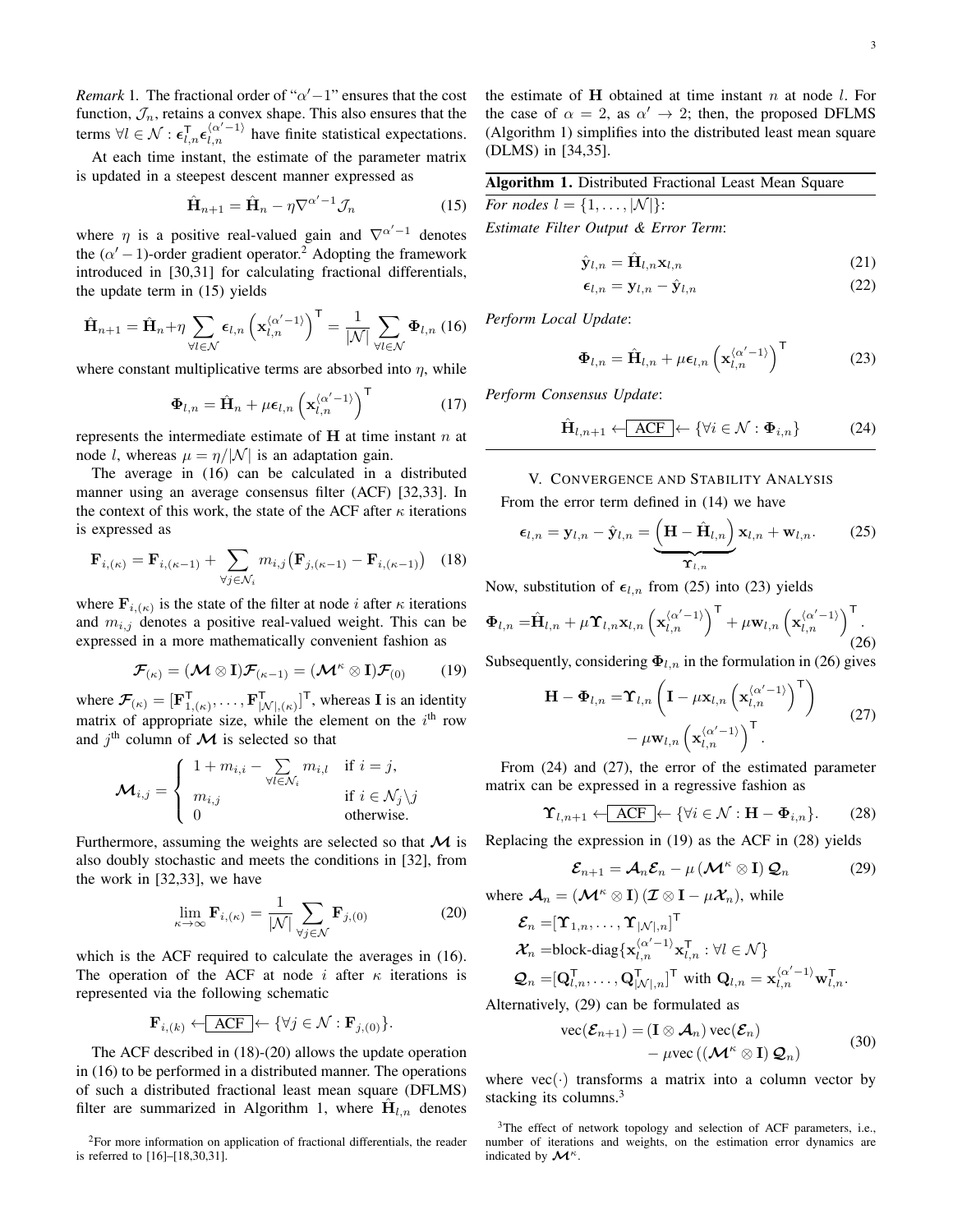Considering the expressions in (29) and (30), for the case of  $1 < p < \alpha$ ,  $\|\text{vec}(\mathcal{E})\|_p^p$  will converge if the eigenvalues of  $\mathcal{A}_n$ lie within the unit circle. In statistical terms,  $\mathbb{E}\left\{\left\|\text{vec}(\mathcal{E}_n)\right\|_p^p\right\}$ will converge to a stabilizing solution if the eigenvalues of  $\mathbb{E} \{ \mathcal{A}_n \}$  lie within the unit circle. Given that

$$
\mathbb{E}\left\{\mathcal{A}_n\right\}=(\mathcal{M}^\kappa\otimes \mathbf{I})\left(\mathcal{I}\otimes \mathbf{I}-\mu \mathbb{E}\left\{\mathcal{X}_n\right\}\right)
$$

and  $M$  was assumed doubly stochastic, resulting in the eigenvalues of  $\mathcal{M}^{\kappa}$  lying on or within the unit circle; then, the sufficient condition for convergence is given by

$$
\mu < \frac{1}{\lambda_{\max}(\mathbb{E}\left\{\mathcal{X}_n\right\})} \tag{31}
$$

where  $\lambda_{\max}(\mathbb{E}\{\mathcal{X}_n\})$  is the largest eigenvalue of  $\mathbb{E}\{\mathcal{X}_n\}$ .

*Remark* 2. The criterion  $1 < p < \alpha$  guarantees that all statistical expectations exist and are finite.

*Remark* 3*.* If statistics of the regression vectors are not available, a straightforward technique for guaranteeing convergence would be to normalize the adaptation step-size at each time instant, that is, to replace (23) from Algorithm 1 with

$$
\mathbf{\Phi}_{l,n} = \hat{\mathbf{H}}_{l,n} + \mu \epsilon_{l,n} \left( \mathbf{x}_{l,n}^{\langle \alpha' - 1 \rangle} \right)^{\mathsf{T}} \left( \mathbf{x}_{l,n}^{\mathsf{T}} \mathbf{x}_{l,n}^{\langle \alpha' - 1 \rangle} \right)^{-1} \tag{32}
$$

where  $\mu < 1$  will guarantee convergence.

*Remark* 4*.* Taking into account that the background noise and regression processes were assumed to be temporally and spatially independent white zero-mean  $S \alpha S$  sequences, taking the statistical expectation of (29) yields

$$
\mathbb{E}\left\{\mathcal{E}_{n+1}\right\} = \left(\mathcal{M}^{\kappa} \otimes \mathbf{I}\right)\left(\mathcal{I} \otimes \mathbf{I} - \mu \mathbb{E}\left\{\mathcal{X}_n\right\}\right) \mathbb{E}\left\{\mathcal{E}_n\right\}. (33)
$$

Therefore, if the condition in (31) is satisfied, any misadjustment in initialization values decreases exponentially fast.

## VI. PERFORMANCE EVALUATION

In order to demonstrate the performance of the proposed algorithm, the filtering problem defined in Section II-B was considered, where  $\alpha = 1.7$ , whereas the parameter matrix was

$$
\mathbf{H} = \begin{bmatrix} 1 & 0.5 & -1.5 \\ 0.6 & 1 & -0.6 \end{bmatrix}
$$

while the covariation matrices of the regression and background noise sequences were

$$
\Gamma_{\mathbf{x}} = \mathcal{I} \otimes \begin{bmatrix} 1 & 0.2 & 0.2 \\ 0.2 & 2 & 0.5 \\ 0.2 & 0.5 & 1 \end{bmatrix}
$$
 and  $\Gamma_{\mathbf{w}} = 10^{-2} \times \mathcal{I} \otimes \begin{bmatrix} 1 & 0.1 \\ 0.1 & 1 \end{bmatrix}$ 

with the adaptation gain set to  $\mu = 0.01$  and  $\alpha' = 1.6$ . The network with  $|\mathcal{N}| = 20$  and the topology shown in Figure 1 was used to estimate the parameter matrix.



Figure 1. The sensor network with 20 nodes and 48 edges used in simulations.

Two performance indicators were considered: i) the mean absolute error (MAE) term at each node, that is,  $\mathbb{E}\left\{|\epsilon_{l,n}|\right\}$ ; ii) the mean absolute deviation (MAD) term at each node, that is,  $\mathbb{E}\left\{ \left|\mathbf{H}-\hat{\mathbf{H}}_{l,n}\right|\right\}$ . The mean-values were calculated empirically via averaging of the results obtained from  $10^3$ independent realizations of the experiment. In addition, at each time instant the ACF was iterated  $\kappa = 4$  times to approximate the required averages and the initial value for the parameter matrix estimate was  $\forall l \in \mathcal{N} : \hat{H}_{l,0} = 0$ .

In Figure 2, the performance of the developed DFLMS is compared to that of the traditional DLMS in [35]. Observe that the proposed DFLMS, both in its formulation in Algorithm 1 and with the normalized step-size given in (32), performed well in a 1.7-stable environment and achieved lower MAE and MAD than the DLMS. In addition, the DFLMS framework outperformed the DLMS in terms of convergence rate. Finally, notice that the DLMS exhibited large jitters (sharp spikes) in its MAE (*cf*. MAD) behavior as a result of regression and background noise sequences that were heavy-tailed, whereas such behavior was greatly attenuated in the developed DFLMS framework. To enable a fair performance comparison, for DFLMS with normalized step-size, adaptation gain was chosen as  $\mu = 0.08$  to achieve a similar convergence rate to that of the DFLMS in Algorithm 1.



Figure 2. The MAE (top) and MAD (bottom) performance of the DFLMS and DLMS. Performance of the DFLMS across all nodes lies within the region in green, while performance of the DFLMS with normalized step-size lies within the region in red, whereas performance of the DLMS lies within the region in blue.

## VII. CONCLUSION

Adaptive filtering of real-valued  $S \alpha S$  signals over sensor networks has been considered where, based on the characteristic function of such signals, an optimal filtering solution has been derived. In addition, an algorithm for filtering  $S \alpha S$ signals in a distributed fashion, based on minimizing real-time fractional powers of an error measure using differentials of order " $\alpha' - 1$ ", where  $1 < \alpha' < \alpha$ , has been proposed. The performance of the proposed distributed filtering algorithm has been analyzed and convergence bound on the adaptation gain has been established.